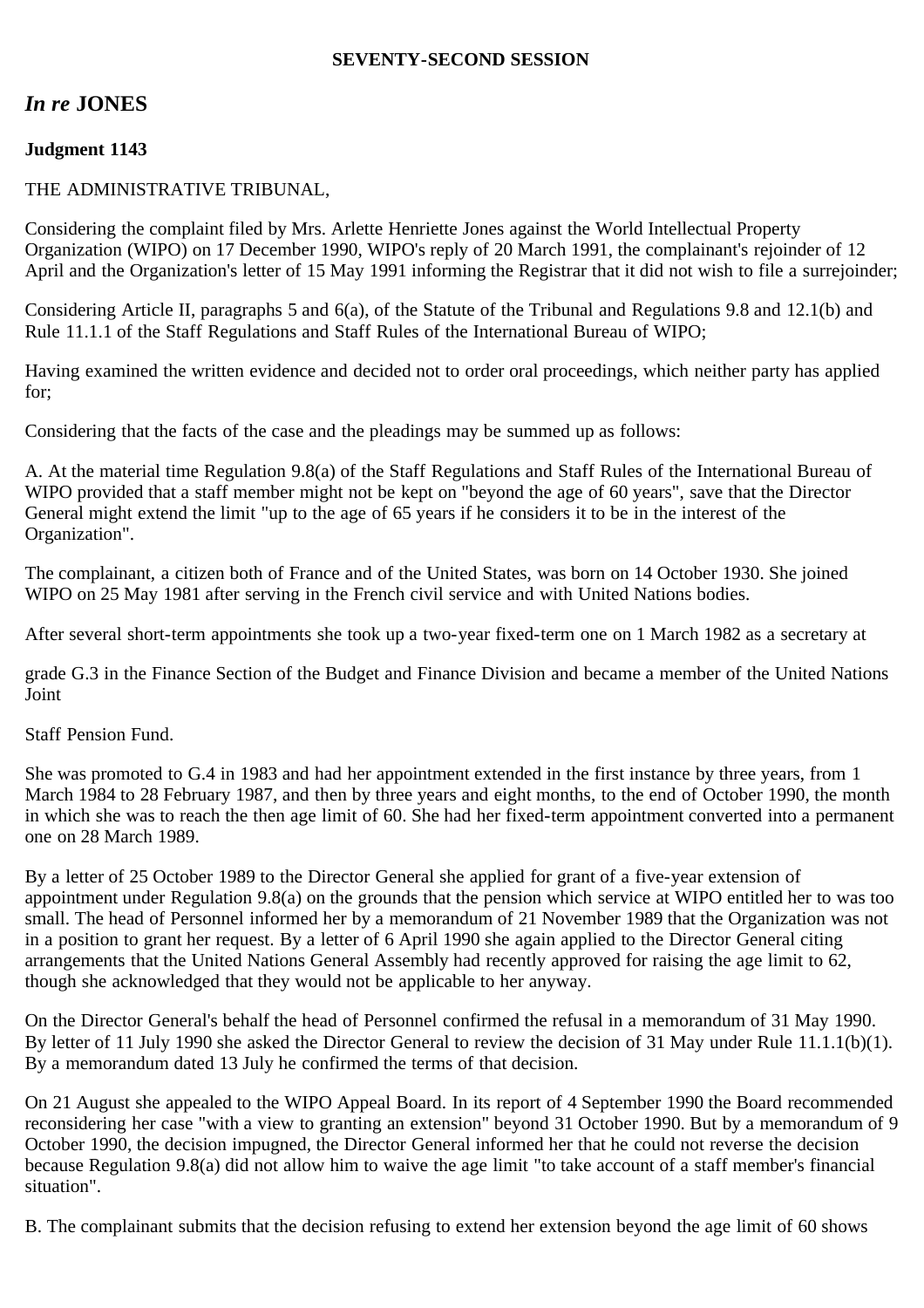several flaws.

She alleges breach of the principle of equal treatment

in that the Director General extended other staff members' appointments beyond the limit by taking into account both the interests of the Organization and their own circumstances. She refers to the cases of four officials whose appointments were extended, two of them in the Organization's and their own interests alike. Since her own position is like theirs and, to judge from her supervisors' appraisals, the "interest of the Organization" is as much at stake in her case as in theirs, she was entitled to like treatment.

She submits that the reason the Director General gave for his decision rests on misinterpretation of Regulation 9.8 and of the Tribunal's case law, as stated for example in Judg-

ment 358 (in re Landi). The Director General has taken too narrow a view of the Organization's interests by basing his decision wholly on work-related aspects of her relations with her employer. By failing to take her financial situation into account he has improperly limited the exercise of his discretion and so committed a mistake of law.

WIPO is in breach of its duty to attend to the welfare of its staff by failing to ensure that an official it recruited late in her career can retire on an adequate pension.

The Director General overlooked essential facts. He took into consideration neither the strong recommendation by the complainant's supervisor nor the one by the Appeal Board for extending her contract. By granting other officials extensions he set precedents at odds with the narrow construction he has put on 9.8 in her case. He took no notice of the new situation that the amendment of 9.8 raising the age limit to 62 would create. It would have been proper to apply the amendment retroactively to her case.

She invites the Tribunal to reinstate her as an official from 1 November 1990 to 31 October 1992 or later, or failing that, to award her material damages in a sum she puts provisionally at 90,000 Swiss francs for loss of salary and 50,000 United States dollars for loss of pension rights. She seeks an award of 3,000 Swiss francs in costs.

C. In its reply WIPO submits that the Director General's decision not to extend her appointment beyond the age of 60

is in line with the material rules and is not tainted with any procedural flaw, mistake of law or neglect of any essential fact.

The amendment to Regulation 9.8 is immaterial: the complainant's case falls under the general rule that staff shall not be retained in service beyond the age of 60. Though the Regulations allow for exceptions to that rule, her case does not qualify as one.

Joining WIPO late in an official's career is no cause

for special treatment and had nothing to do with the decisions to extend the contracts of the four staff members the complainant mentions.

The exercise of discretion is subject to "the interest of the Organization", not merely the official's. In extending the four other appointments the Director General acted entirely in the Organization's interests, without regard for their personal interests or financial worries, much less the value of their pensions. Instead of seeking the extension in the Organization's interests she pleaded merely her own financial plight. Her case being unlike the others, the Director General had a duty to apply the general rule.

Everyone must prepare for retirement as he sees fit.

The Organization does not determine what pension benefits may accrue from any prior employment and such considerations play no part in its recruitment policy. Though the complainant worked for over 22 years before joining WIPO, seven of them with the United Nations, it has no information on any entitlements she may have from other sources. As early as 20 July 1982 she was invited to validate her nine months' service under short-term contracts by means of a lump-sum payment. Yet she chose not to do so.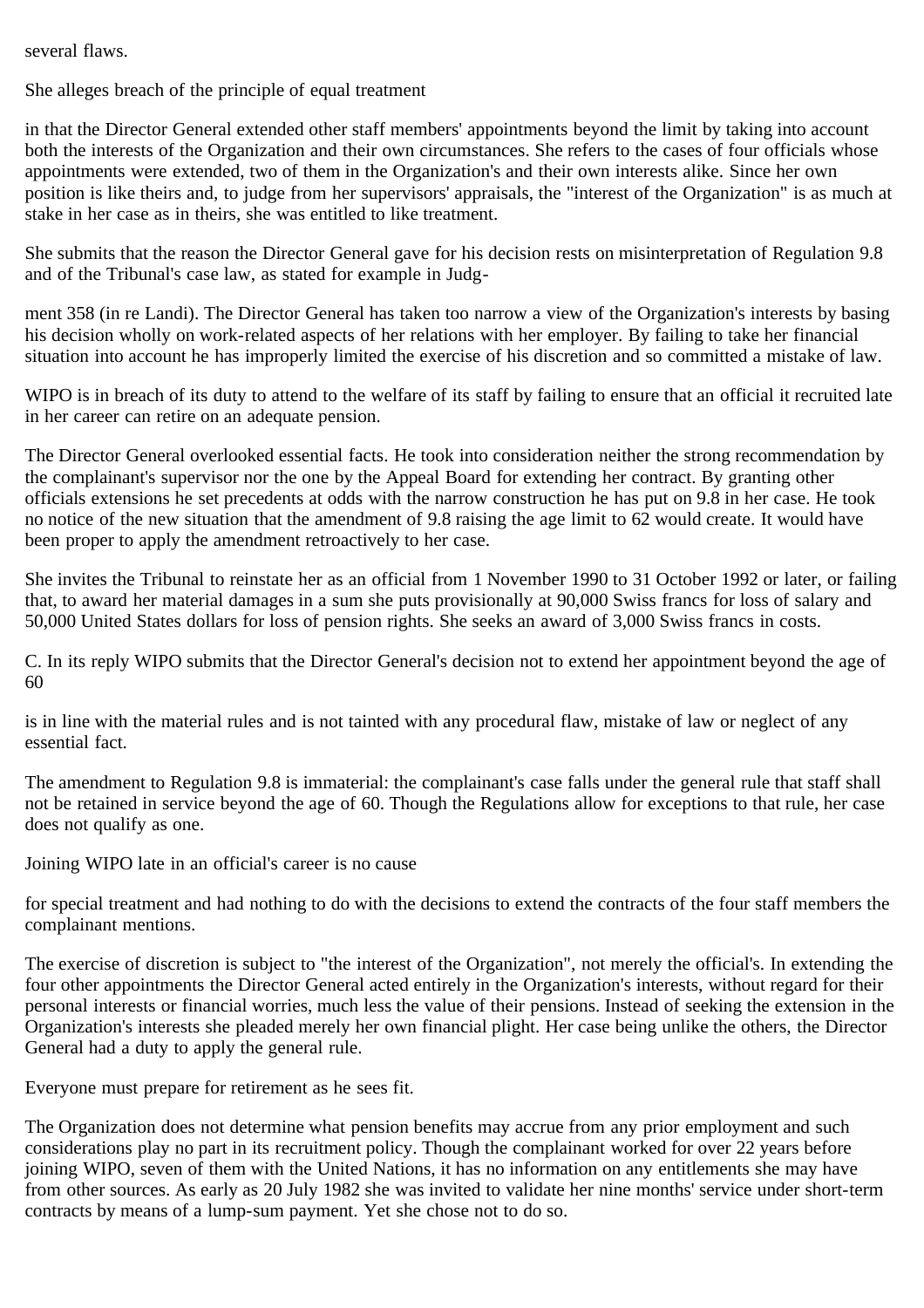D. In her rejoinder the complainant submits that before the amendment of Regulation 9.8 it was the rule, not the exception, to extend appointments beyond the age of 60. Whether the Director General took his decision solely in the Organization's interests is open to question. In any event he took no account in her case of the Organization's interests as her supervisors saw them in recommending extension. Besides, the confirmation of her appointment gave her a legitimate expectation of extension.

She could not afford to accept the offer to validate for the purpose of her pension entitlements her period of service in WIPO under short-term contracts: the breakdown of her marriage had exhausted her savings and left her unable to pay the amount due. As for her entitlements from prior employment with the United Nations she drew her contributions to the pension fund in lump-sum form on resigning from the UN.

She presses her other pleas.

### CONSIDERATIONS:

1. The complainant joined WIPO on 25 May 1981. Her appointment was due to end at 31 October 1990, the month in which she reached her 60th birthday. On 25 October 1989 and again on 6 April 1990 she applied unsuccessfully to the Director General for an extension of her appointment.

2. At the material time Regulation 9.8 of the Staff Regulations and Staff Rules of the International Bureau of

WIPO provided:

"(a) Staff members whose appointment took effect on or after November 1, 1977, shall not be retained in service beyond the age of 60 years, provided that the Director General may authorize, in specific cases, extension of this limit up to the age of 65 years if he considers it to be in the interest of the Organization."

Until that provision came into force, on 1 November 1977, the age limit was 65, and the age of retirement for staff appointed on or after 1 November 1990 is 62.

3. Regulation 9.8 confers on the Director General discretion to extend the age limit in individual cases if he considers that to be in the Organization's interests. The determination of what the Organization's interests are being peculiarly within the Director General's discretion, the Tribunal has a limited power of review and will interfere

with his decision only if it was taken without authority or

in breach of a rule of form or of procedure, or was based on

a mistake of fact or of law, or if some essential fact was overlooked, or if clearly mistaken conclusions were drawn

from the facts, or if there was abuse of authority.

4. On the rejection of her request for an extension of the age limit in her case, the complainant filed an internal appeal with the Appeal Board. In his reply to that appeal the Director General cited a passage in Judgment 358 (in re Landi) as supporting the view that he might not exercise his authority "in the exclusive interests of the staff member". In its report the Board said that though it was for the Director General to judge the interests of the Organization it recommended re-examining the case in the light of all the circumstances. After examining the Board's report the Director General wrote to the complainant on 9 October 1990 saying that he regretted not being able to accede to her request, the reason being that Regulation 9.8 did not permit the Director General to extend the age limit for the purpose of taking account of a staff member's financial situation.

5. In stating his decision in those terms the Director General mistook the scope of his discretion and the *ratio* of Judgment 358: he may not refuse to exercise his discretion just because he is being asked to take a staff member's financial situation into account. The full passage in Judg-

ment 358 reads:

"Although the Director General is empowered to extend a staff member's appointment to the age of 65, he is in no case bound to do so. He may exercise that authority to allow an exception only in the interests of the Centre, not in